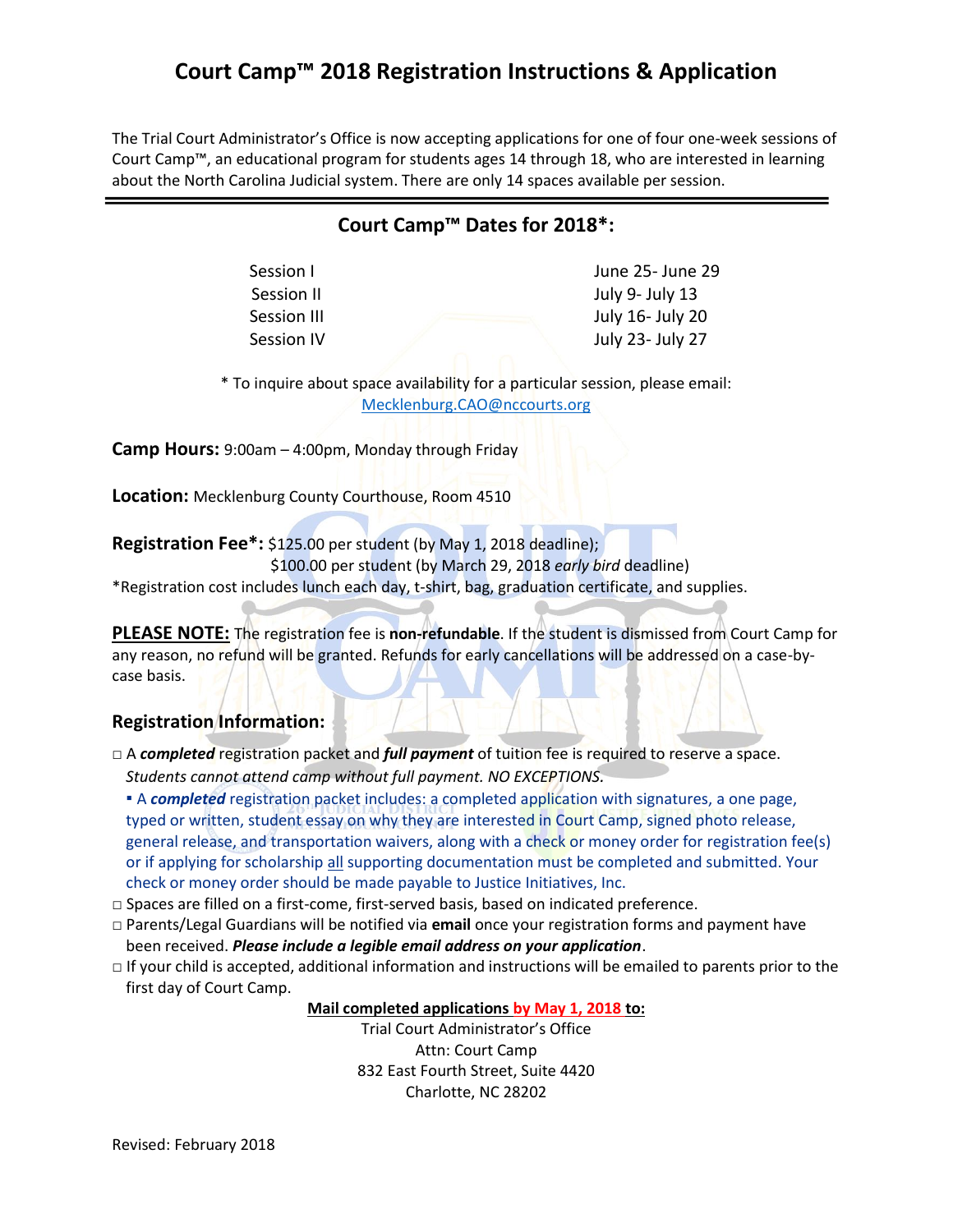### **SCHOLARSHIPS**

#### **INSTRUCTIONS TO PARENTS:**

To ensure everyone has equal opportunity to participate in Court Camp, a limited number of scholarships will be granted per session. The dollar amount awarded will be based on financial need on a case by case basis.

#### **ELIGIBILITY:**

For a student to qualify for a scholarship, parents must meet one of the following criteria and provide supporting documentation:

- Documentation of receipt of public assistance (*e.g.*, food stamps, welfare, free school lunch, etc.)
- Documentation (*e.g.,* 2017 income tax return) that income/family composition does not exceed the following levels:
	- o \$32,920 Family of two
	- $\circ$  \$41,560 Family of three
	- o \$50,200 Family of four
	- o \$58,840 Family of five
	- o \$67,480 Family of six

For each additional person, add \$ 8,640 to determine maximum annual income for eligibility.

#### 26<sup>TH</sup> JUDICIAL DISTRICT

To be considered for a scholarship, please complete the registration forms and attach copies of the required financial documentation. You will be notified by email if your child has been awarded a scholarship and the amount of the scholarship. Please refer questions to our Community Support Coordinator (704-686-0268) or by email at [Mecklenburg.CAO@nccourts.org](mailto:Mecklenburg.CAO@nccourts.org)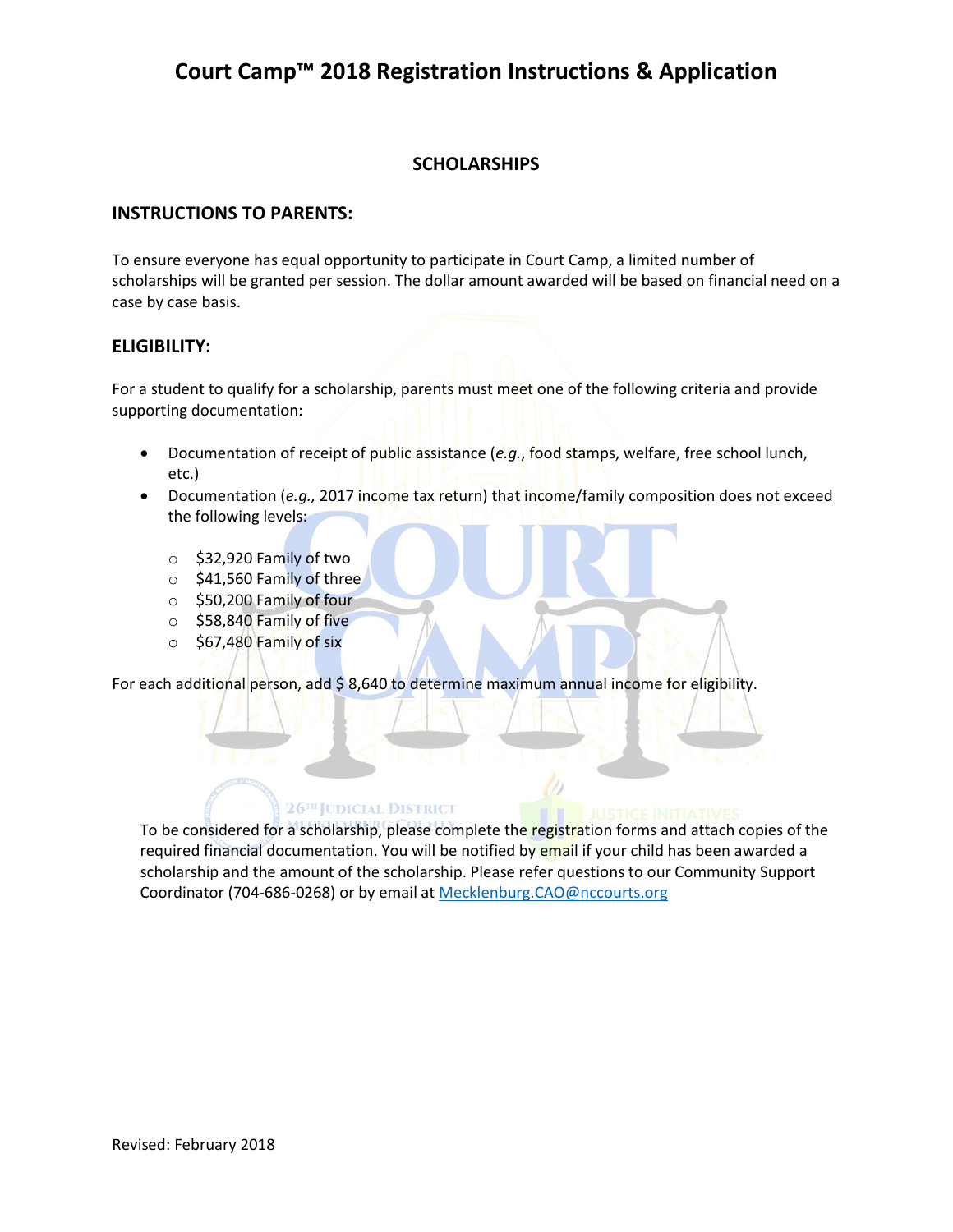## **COURT CAMP 2018**

Registration Application



|                                                                                                                                                                                                                                                                                                                                                                                           | <b>CHILD INFORMATION</b> |           |                                               |                    |                       |                   |                    |                            |                  |  |
|-------------------------------------------------------------------------------------------------------------------------------------------------------------------------------------------------------------------------------------------------------------------------------------------------------------------------------------------------------------------------------------------|--------------------------|-----------|-----------------------------------------------|--------------------|-----------------------|-------------------|--------------------|----------------------------|------------------|--|
| Last Name                                                                                                                                                                                                                                                                                                                                                                                 |                          |           |                                               | First              |                       |                   |                    |                            | Date             |  |
| <b>Street Address</b>                                                                                                                                                                                                                                                                                                                                                                     |                          |           |                                               |                    |                       |                   |                    |                            | Apartment/Unit # |  |
| City                                                                                                                                                                                                                                                                                                                                                                                      |                          |           |                                               | State              |                       |                   |                    | ZIP                        |                  |  |
| Phone                                                                                                                                                                                                                                                                                                                                                                                     |                          |           |                                               | E-mail Address     |                       |                   |                    |                            |                  |  |
| Date of Birth<br>Age                                                                                                                                                                                                                                                                                                                                                                      |                          |           |                                               |                    | Gender Male<br>Female |                   |                    | Grade                      |                  |  |
| Have You Participated in Court Camp Before?<br>$YES$ Year 20<br>Session Number? ____<br>NO                                                                                                                                                                                                                                                                                                |                          |           |                                               |                    |                       |                   |                    |                            |                  |  |
| Which Court Camp Session Do You Want to Participate In?                                                                                                                                                                                                                                                                                                                                   |                          |           |                                               |                    |                       |                   |                    |                            |                  |  |
| My First Choice                                                                                                                                                                                                                                                                                                                                                                           |                          | Session I |                                               |                    | <b>Session II</b>     |                   | <b>Session III</b> |                            | Session IV       |  |
| My Second<br>Choice                                                                                                                                                                                                                                                                                                                                                                       |                          | Session I |                                               |                    | <b>Session II</b>     |                   | Session III        |                            | Session IV       |  |
| Medium<br>Child's T-Shirt Size (Sizes are ADULT) Small<br>Large<br>Other  <br>X-Large                                                                                                                                                                                                                                                                                                     |                          |           |                                               |                    |                       |                   |                    |                            |                  |  |
| <b>PARENT INFORMATION</b>                                                                                                                                                                                                                                                                                                                                                                 |                          |           |                                               |                    |                       |                   |                    |                            |                  |  |
|                                                                                                                                                                                                                                                                                                                                                                                           | Parent/Guardian 1        |           |                                               | <b>Home Phone</b>  |                       |                   |                    | <b>Cell Phone</b>          |                  |  |
|                                                                                                                                                                                                                                                                                                                                                                                           | Parent/Guardian 1 Email  |           |                                               |                    |                       | <b>Work Phone</b> |                    |                            |                  |  |
| Parent/Guardian 2                                                                                                                                                                                                                                                                                                                                                                         |                          |           |                                               |                    | <b>Home Phone</b>     |                   |                    | <b>Cell Phone</b>          |                  |  |
| Parent/Guardian 2 Email                                                                                                                                                                                                                                                                                                                                                                   |                          |           |                                               |                    |                       |                   | <b>Work Phone</b>  |                            |                  |  |
| Person to Contact in Case of Emergency                                                                                                                                                                                                                                                                                                                                                    |                          |           |                                               |                    |                       |                   | Relationship       |                            |                  |  |
| Home Phone                                                                                                                                                                                                                                                                                                                                                                                |                          |           |                                               |                    | <b>Cell Number</b>    |                   |                    |                            |                  |  |
| Alternate Emergency Contact Name                                                                                                                                                                                                                                                                                                                                                          |                          |           |                                               |                    |                       |                   |                    | Relationship               |                  |  |
| Home Phone                                                                                                                                                                                                                                                                                                                                                                                |                          |           | 26 <sup>th</sup> JUDICIA<br><b>MECKLENBUL</b> | <b>Cell Number</b> |                       |                   |                    | <b>JUSTICE INITIATIVES</b> |                  |  |
| <b>CHILD HEALTH INFORMATION</b>                                                                                                                                                                                                                                                                                                                                                           |                          |           |                                               |                    |                       |                   |                    |                            |                  |  |
| ч.<br>Any Health Problems or Allergies? If so, what?                                                                                                                                                                                                                                                                                                                                      |                          |           |                                               |                    |                       |                   |                    |                            |                  |  |
| Any medications to be taken during Court Camp? If so, what?                                                                                                                                                                                                                                                                                                                               |                          |           |                                               |                    |                       |                   |                    |                            |                  |  |
|                                                                                                                                                                                                                                                                                                                                                                                           | <b>MEDICAL RELEASE</b>   |           |                                               |                    |                       |                   |                    |                            |                  |  |
| IN CASE OF MEDICAL EMERGENCY, I understand every effort will be made to contact parents or legal guardians of participants. In the<br>event I cannot be reached, I hereby give permission to the physician selected by the Trial Court Administrator or designee to<br>hospitalize, secure proper treatment for, and order injection, anesthesia or surgery for my child, as named above. |                          |           |                                               |                    |                       |                   |                    |                            |                  |  |
| Parent/Guardian Signature                                                                                                                                                                                                                                                                                                                                                                 |                          |           |                                               |                    |                       | Date              |                    |                            |                  |  |